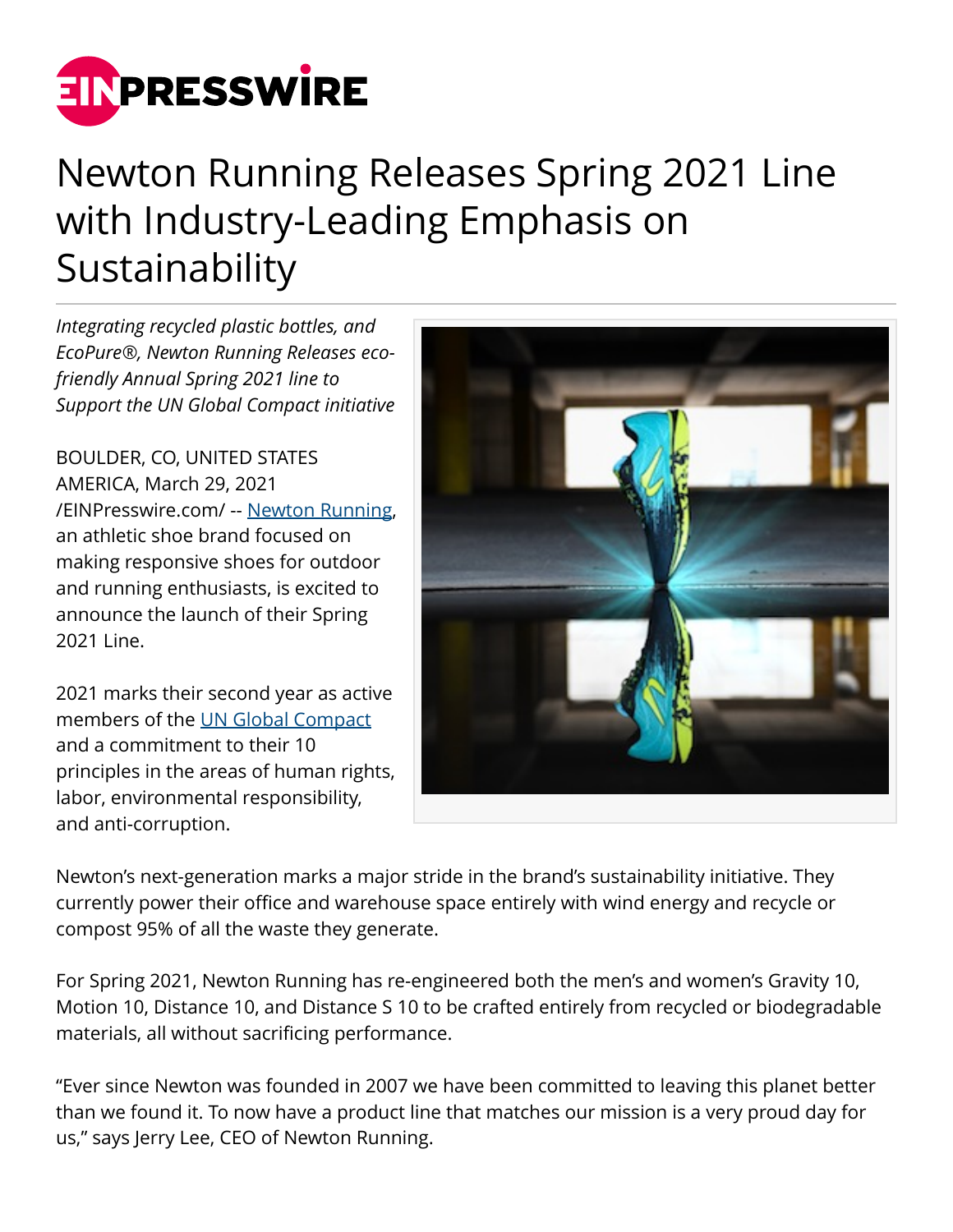Newton is taking plastic bottles out of landfills, and utilizing them in the laces and upper mesh of each shoe. Each pair will use 4 water bottles worth of recycled plastic. The soles also feature [EcoPure](https://www.goecopure.com/what-is-ecopure.aspx)® , a biodegradable plastic additive that is designed to help reduce the amount of waste and plastics in our environment.

An average shoe can take upwards of 40 years to biodegrade. However, Newton's Motion 10, for example, is specially treated to break down into nontoxic biomass & biogas up to 75% quicker in landfills while not compromising quality, durability, or performance in any way.

In 10 years, only biomass and biogas remain. The biogas can be used to create clean energy and the biomass turns into non-toxic dirt. The shoeboxes are even entirely compostable.



NEWTON RUNNING - SHOE ON FOOT

"Moving forward, all Newton products will be

made of recycled and biodegradable materials, this is only the beginning of our innovations. The next generation of runners is depending on us to make better decisions today," Lee continued.

## "

Ever since Newton was founded in 2007 we have been committed to leaving this planet better than we found it. To now have a product line that matches our mission is a very proud day for us!"

*Jerry Lee - CEO of Newton Running* The Spring 2021 Line, the first release of what will prove to be an innovative year for Newton, is a major step towards creating a more sustainable future for the brand, runners, and outdoor enthusiasts.

## About Newton Running

Newton Running creates performance shoes specifically for runners and outdoor recreationists. Headquartered in Boulder, Colorado, Newton Running was built for runners by runners and strives to help athletes improve their form and abilities.

## About UN Global Compact

The UN Global Compact aims to mobilize a global movement of sustainable companies and stakeholders to create a better world. Through ten key principles in the areas of human rights, labor, environmental responsibility, and anti-corruption this movement is possible.

About EcoPure®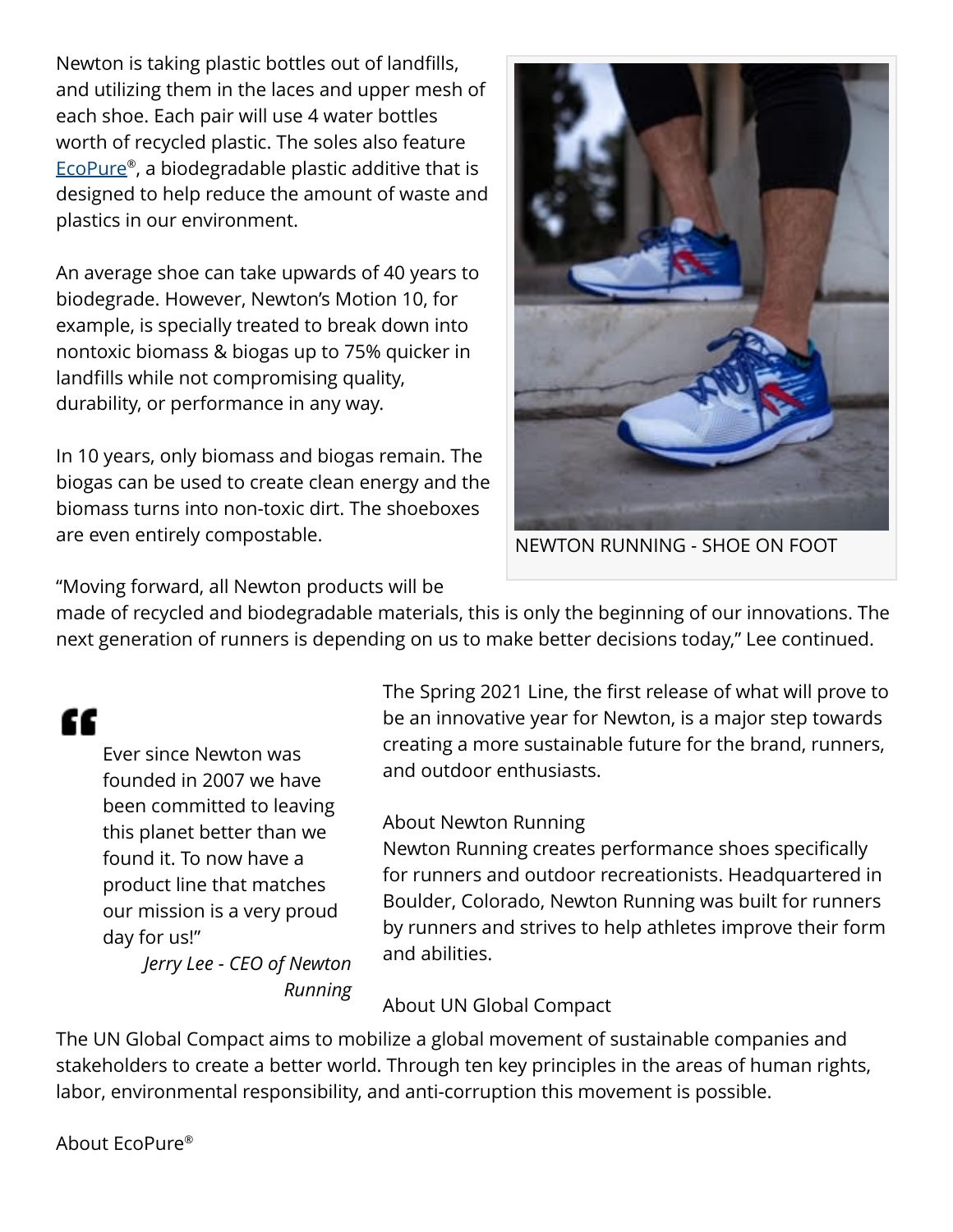EcoPure is an organic additive that causes plastic to biodegrade through a series of chemical and biological processes in a landfill disposal environment. EcoPure additives are tested and proven to biodegrade plastic at a highly accelerated rate.

Sam Shield Brand Iron +1 720-470-8286 [email us here](http://www.einpresswire.com/contact_author/3059856)



NEWTON RUNNING DISTANCE 10



NEWTON RUNNING GRAVITY 10



NEWTON RUNNING LOGO